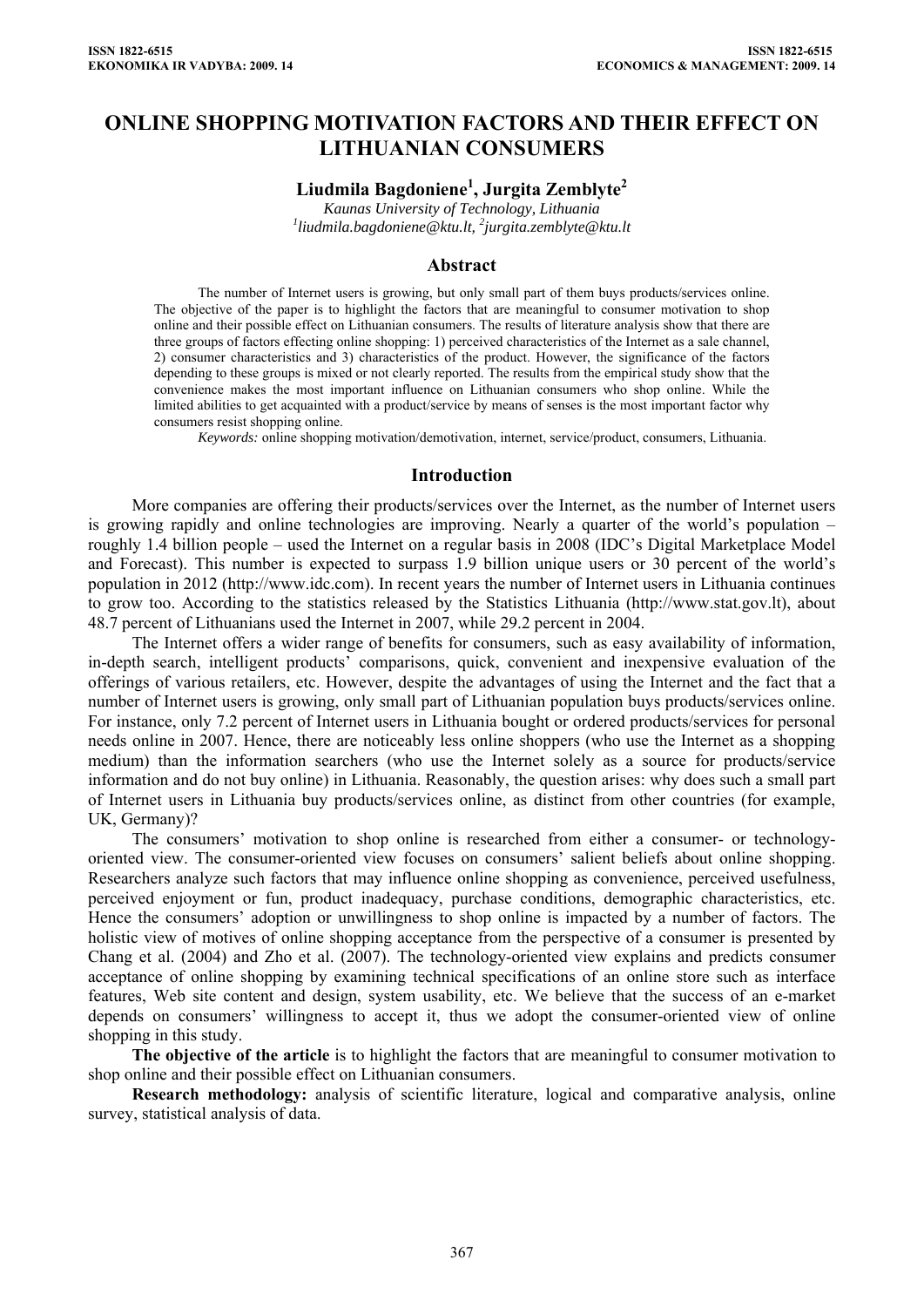# **Online shopping factors: review of some studies results**

The attraction and retention of consumers is critical to the success of internet retailers. Due to that, the researches on consumers' acceptance of online shopping have attracted widespread attention. The researchers have shown that adoption or unwillingness to shop online is impacted by a number of factors. Drawing upon the existing literature, we summarize some of them in Table 1. We used the categorization of factors proposed by Chang et al. (2004) which include three categories 1) perceived characteristics of the Internet as a sale channel, 2) consumer characteristics and 3) characteristics of the product for summary. As one may see from Table 1, we identified 17 factors from the first, 18 factors from the second, and 7 factors from the third category related to online shopping. Also it is obvious that the inclusion of separate factors into research is different. Researchers pay more attention to such factors that affect online shopping usage as benefits of online shopping. The researchers investigate such benefits of online shopping as: usefulness (Fenech and O'Cass, 2001; Teo, 2001; Vijayasarathy, 2003; Chen and Tan, 2004; Chiu et al., 2005; Barkhi and Wallace, 2007), ease of use (Teo, 2001; Vijayasarathy, 2003; Chen and Tan, 2004; Chiu et al., 2005; Barkhi and Wallace, 2007; Shang et al., 2005), enjoyment/adventure (Teo, 2001; Huang and Oppewal; 2006; Dholakia and Uusitalo, 2002; To et al., 2007 and Shang et al., 2005), information availability (Joines et al., 2003; Chen and Tan, 2004; Sorce et al., 2005; Teo and Yu, 2005) and price/charge/cost saving (Fenech and O'Cass, 2001; Foucault and Scheufele, 2002; Huang and Oppewal, 2006; To et al., 2007). However, the findings of the studies did not indicate significant impact of all these factors (for example enjoyment/adventure, price/charge/cost saving) on online shopping motivation. As one may see from Table 1, some factors are unique and had only been investigated in one study, for example, value and idea (To et al., 2007) rewarding and selection (Dholakia and Uusitalo, 2002). As technology is improving and more often consumers shop online, we think that the influence of all above-mentioned factors and new ones on consumers' decision to buy service/product via the Internet should be investigated more intensively in the future. Besides, we suppose that researchers should pay more attention to examining the link between benefits and products characteristics online.

Analyzing the literature related to online shopping, we found that the researchers pay more attention to demographics and experience of consumers. The most frequently studied factors from demographics are age (Teo, 2001; Joines et al.; 2003; Sorce et al., 2005; Dholakia and Uusitalo, 2002) and gender (Teo, 2001; Brown et al., 2003; Dholakia and Uusitalo, 2002). Some researchers examine education (Teo, 2001), household income and family composition (Dholakia and Uusitalo, 2002) as demographic factors effecting shopping online. However, the results of demographic characteristics and motivation to shop online are mixed. The previous online purchase (Foucault and Scheufele, 2002; Brown et al, 2003; Huang and Oppewal, 2006) and peer influence (Foucault and Scheufele, 2002; Vijayasarathy, 2003; Barkhi and Wallace, 2007) are the most frequently studied factors from experience group (see Table 1). The empirical studies (Sorce et al., 2005; Huang and Oppewal, 2006) showed that convenience-oriented shopping motivation, recreational (Fenech and O'Cass, 2001) and economic orientation (Joines et al., 2003) were related to consumer online shopping behaviour. We are of the opinion that not only the relationship between motivation to shop online and online orientation but between motivation to shop online and also products characteristics are worth further studies. A product category may affect the intention to shop online, for example, consumers perceive different risk with different products. In order to compare different features of a product/service offered online, Zhou et al (2007) state, that there is the need for new classification taxonomy of online products; it should be developed in order to standardize and systematically categorize studies on online shopping behaviour that involves different products.

Overall, we can state, that the knowledge about the factors that may influence consumers' online shopping decision can help to develop appropriate online marketing strategies to new consumers and to retain existing ones.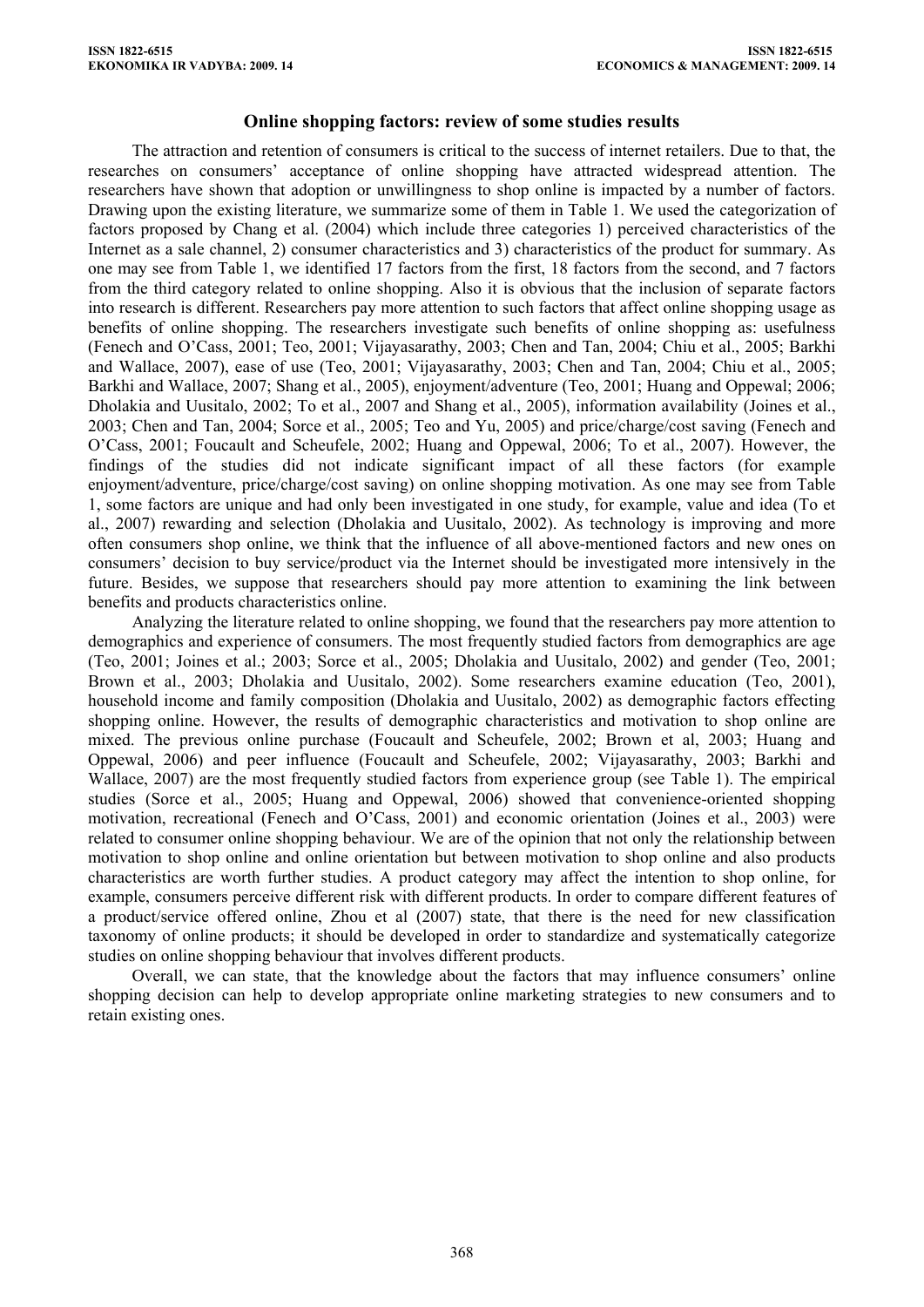# **Table 1.** Summary of factors related to online shopping

| Factors/authors         |                                                             | Citrin et al. (2000) | Fenech and O'Cass<br>(2001) | Teo (2001)     | Scheufele (2002)<br>Foucault and | Joines et al. (2003) | Vijayasarathy<br>(2003) | Brown et al. (2003) | Chen and Tan<br>(2004) | Sorce et al. (2005) | Chiu et al. (2005) | Teo and Yu (2005) | Oppewal (2006)<br>Huang and | Barkhi and Wallace<br>(2007) | Uusitalo (2002)<br>Dholakia and | To et al. $(2007)$ | $\frac{1}{2}$ Shang et al. (2005) |
|-------------------------|-------------------------------------------------------------|----------------------|-----------------------------|----------------|----------------------------------|----------------------|-------------------------|---------------------|------------------------|---------------------|--------------------|-------------------|-----------------------------|------------------------------|---------------------------------|--------------------|-----------------------------------|
|                         |                                                             | $\overline{2}$       | $\overline{\mathbf{3}}$     | $\overline{4}$ | $\frac{5}{5}$                    | 6                    | $\overline{7}$          | $8\,$               | $\overline{9}$         | $10\,$              | $\overline{11}$    | $\overline{12}$   | 13                          | 14                           | 15                              | 16                 |                                   |
|                         | Number of respondents                                       | 403                  | 392                         | 1370           |                                  | 118                  | 281                     | 437                 | 253                    | 300                 | 376                | 1171              | 152                         | 257                          | 800                             | 206                | 523                               |
|                         |                                                             |                      |                             |                |                                  |                      |                         |                     |                        |                     |                    |                   |                             |                              |                                 |                    |                                   |
| Service/product         |                                                             | n.s.                 | 10 products                 | n.s.           | textbooks                        | n.s.                 | n.s.                    | n.s.                | n.s.                   | 17 products         | n.s.               | n.s.              | grocery                     | n.s.                         | n.s.                            | n.s.               | n.s.                              |
|                         | Perceived characteristics of the Internet as a sale channel |                      |                             |                |                                  |                      |                         |                     |                        |                     |                    |                   |                             |                              |                                 |                    |                                   |
|                         | internet security                                           |                      |                             |                |                                  |                      | $^+$                    |                     |                        |                     | $\! + \!\!\!\!$    |                   |                             |                              |                                 |                    |                                   |
| <b>Barriers</b>         | privacy<br>concerns                                         |                      |                             |                |                                  |                      |                         |                     |                        |                     |                    |                   |                             |                              |                                 |                    |                                   |
|                         | low perceived                                               |                      |                             |                |                                  |                      |                         |                     | $^{+}$                 |                     |                    |                   |                             |                              |                                 |                    |                                   |
|                         | trust                                                       |                      |                             |                |                                  |                      |                         |                     |                        |                     |                    |                   |                             |                              |                                 |                    |                                   |
|                         | perceived stress                                            |                      |                             |                |                                  |                      |                         |                     |                        |                     |                    |                   |                             |                              | $+$                             |                    |                                   |
|                         | lack of sociality                                           |                      |                             |                |                                  |                      |                         |                     |                        |                     |                    |                   |                             |                              |                                 | $\ast$             |                                   |
|                         | usefulness                                                  |                      | $+$                         | $^{+}$         |                                  |                      | $+$                     |                     | $+$                    |                     | $+$                |                   |                             |                              |                                 |                    | $\ast$                            |
|                         | ease of use                                                 |                      |                             | $\ast$         |                                  |                      | $\ddot{}$               |                     | $\ast$                 |                     | $+$                |                   |                             | $\ddot{}$                    | $+$                             |                    | $^{+}$                            |
| Benefits                | convenient                                                  |                      |                             |                |                                  |                      |                         |                     |                        |                     |                    |                   |                             |                              | $\ddot{}$                       | $+$                |                                   |
|                         | efficient                                                   |                      |                             |                |                                  |                      |                         |                     |                        |                     |                    |                   |                             |                              | $\ddot{}$                       |                    |                                   |
|                         | enjoyment /                                                 |                      |                             | $\ast$         |                                  |                      |                         |                     |                        |                     |                    |                   | $+$                         |                              | $\ddot{}$                       | $\ast$             | $\ast$                            |
|                         | adventure                                                   |                      |                             |                |                                  |                      |                         |                     |                        |                     |                    |                   |                             |                              |                                 |                    |                                   |
|                         | rewarding                                                   |                      |                             |                |                                  |                      |                         |                     |                        |                     |                    |                   |                             |                              | $+$                             |                    |                                   |
|                         | information                                                 |                      |                             |                |                                  | $^{+}$               |                         |                     | $\ast$                 | $+$                 |                    |                   |                             |                              |                                 | $+$                |                                   |
|                         | availability                                                |                      |                             |                |                                  |                      |                         |                     |                        |                     |                    |                   |                             |                              |                                 |                    |                                   |
|                         | selection                                                   |                      |                             |                |                                  |                      |                         |                     |                        |                     |                    |                   |                             |                              |                                 | $\! + \!\!\!\!$    |                                   |
|                         | price / charge /                                            |                      | $\ast$                      |                | $\ast$                           |                      |                         |                     |                        |                     |                    |                   | $+$                         |                              |                                 | $+$                |                                   |
|                         | cost saving                                                 |                      |                             |                |                                  |                      |                         |                     |                        |                     |                    |                   |                             |                              |                                 |                    |                                   |
|                         | value (sales,                                               |                      |                             |                |                                  |                      |                         |                     |                        |                     |                    |                   |                             |                              |                                 | $\ast$             |                                   |
|                         | bargains,                                                   |                      |                             |                |                                  |                      |                         |                     |                        |                     |                    |                   |                             |                              |                                 |                    |                                   |
|                         | discounts)                                                  |                      |                             |                |                                  |                      |                         |                     |                        |                     |                    |                   |                             |                              |                                 |                    |                                   |
|                         | idea (discover                                              |                      |                             |                |                                  |                      |                         |                     |                        |                     |                    |                   |                             |                              |                                 | $\star$            |                                   |
|                         | new trends)                                                 |                      |                             |                |                                  |                      |                         |                     |                        |                     |                    |                   |                             |                              |                                 |                    |                                   |
|                         | perception that                                             |                      |                             |                | $+$                              |                      |                         |                     |                        |                     |                    |                   |                             |                              |                                 |                    |                                   |
|                         | needs will be                                               |                      |                             |                |                                  |                      |                         |                     |                        |                     |                    |                   |                             |                              |                                 |                    |                                   |
|                         | met                                                         |                      |                             |                |                                  |                      |                         |                     |                        |                     |                    |                   |                             |                              |                                 |                    |                                   |
|                         | control /                                                   |                      |                             |                |                                  | $\! + \!\!\!\!$      |                         |                     |                        |                     |                    |                   |                             |                              |                                 | $\ast$             | $\ast$                            |
|                         | authority                                                   |                      |                             |                |                                  |                      |                         |                     |                        |                     |                    |                   |                             |                              |                                 |                    |                                   |
|                         | <b>Consumer characteristics</b>                             |                      |                             |                |                                  |                      |                         |                     |                        |                     |                    |                   |                             |                              |                                 |                    |                                   |
|                         | gender                                                      |                      |                             | $^{+}$         |                                  |                      |                         | $^{+}$              |                        |                     |                    |                   |                             |                              | $\ast$                          |                    |                                   |
| Demographics            | age                                                         |                      |                             | $\ddot{}$      |                                  | $^{+}$               |                         |                     |                        | $\ast$              |                    |                   |                             |                              | $\qquad \qquad +$               |                    |                                   |
|                         | education                                                   |                      |                             | $\star$        |                                  |                      |                         |                     |                        |                     |                    |                   |                             |                              |                                 |                    |                                   |
|                         | household                                                   |                      |                             |                |                                  |                      |                         |                     |                        |                     |                    |                   |                             |                              | $+$                             |                    |                                   |
|                         | income                                                      |                      |                             |                |                                  |                      |                         |                     |                        |                     |                    |                   |                             |                              |                                 |                    |                                   |
|                         | family                                                      |                      |                             |                |                                  |                      |                         |                     |                        |                     |                    |                   |                             |                              | $+$                             |                    |                                   |
|                         | composition                                                 |                      |                             |                |                                  |                      |                         |                     |                        |                     |                    |                   |                             |                              |                                 |                    |                                   |
|                         | recreational                                                |                      | $+$                         |                |                                  |                      |                         |                     |                        |                     |                    |                   |                             |                              |                                 |                    |                                   |
|                         | economic                                                    |                      |                             |                |                                  | $^{+}$               |                         |                     |                        |                     |                    |                   |                             |                              |                                 |                    |                                   |
|                         |                                                             |                      |                             |                |                                  |                      |                         |                     |                        |                     |                    |                   |                             |                              |                                 |                    |                                   |
| Shopping<br>orientation | convenience                                                 |                      |                             |                |                                  |                      |                         |                     |                        | $+$                 |                    |                   | $\boldsymbol{+}$            |                              |                                 |                    |                                   |
|                         | socialization                                               |                      |                             |                |                                  | $\! + \!$            |                         |                     |                        |                     |                    |                   |                             |                              |                                 | $\ast$             |                                   |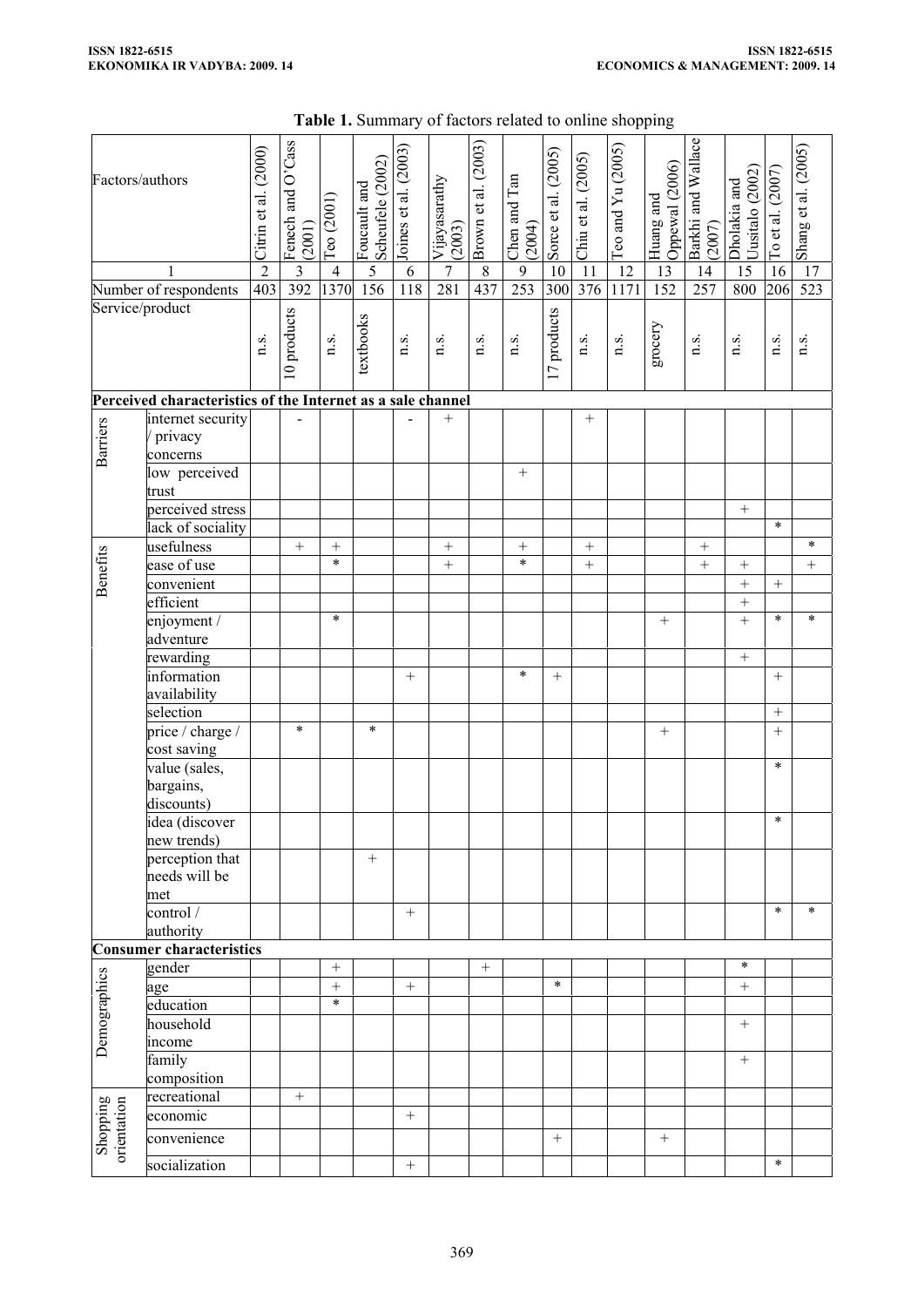|                                                                             | 1                                                                                                            | $\overline{2}$ | 3      | 4 | 5      | 6 | $\overline{7}$ | 8   | 9      | 10 | 11  | 12 | 13  | 14  | 15     | 16      | 17  |
|-----------------------------------------------------------------------------|--------------------------------------------------------------------------------------------------------------|----------------|--------|---|--------|---|----------------|-----|--------|----|-----|----|-----|-----|--------|---------|-----|
|                                                                             | Internet use                                                                                                 | $+$            |        |   |        |   |                |     |        |    |     |    |     |     |        |         |     |
| Experience                                                                  | shopping<br>innovativeness                                                                                   |                | $^{+}$ |   |        |   |                |     |        |    |     |    |     |     | $^{+}$ |         |     |
|                                                                             | (non-store                                                                                                   |                |        |   |        |   |                |     |        |    |     |    |     |     |        |         |     |
|                                                                             | experience)                                                                                                  |                |        |   |        |   |                |     |        |    |     |    |     |     |        |         |     |
|                                                                             | previous online                                                                                              |                |        |   | $+$    |   |                | $+$ |        |    |     |    | $+$ |     |        |         |     |
|                                                                             | purchase                                                                                                     |                |        |   |        |   |                |     |        |    |     |    |     |     |        |         |     |
|                                                                             | compatibility                                                                                                |                |        |   |        |   | $+$            |     | $+$    |    |     |    |     |     |        |         |     |
|                                                                             | self-efficacy                                                                                                |                |        |   |        |   | $^{+}$         |     |        |    |     |    |     |     |        |         |     |
|                                                                             | peer influence                                                                                               |                |        |   | $^{+}$ |   | $+$            |     |        |    |     |    |     | $+$ |        |         | $+$ |
| Personal traits                                                             | personal<br>innovativeness                                                                                   |                |        |   |        |   |                |     |        |    | $+$ |    |     |     |        |         |     |
|                                                                             | innovativeness                                                                                               | $+$            |        |   |        |   |                |     |        |    | $+$ |    |     |     |        |         |     |
|                                                                             | (checking for                                                                                                |                |        |   |        |   |                |     |        |    |     |    |     |     |        |         |     |
|                                                                             | new websites)                                                                                                |                |        |   |        |   |                |     |        |    |     |    |     |     |        |         |     |
|                                                                             | consumer                                                                                                     |                |        |   |        |   |                |     |        |    |     |    |     | $+$ |        |         |     |
|                                                                             | personality type                                                                                             |                |        |   |        |   |                |     |        |    |     |    |     |     |        |         |     |
|                                                                             | Characteristics of the product                                                                               |                |        |   |        |   |                |     |        |    |     |    |     |     |        |         |     |
|                                                                             | customized                                                                                                   |                |        |   |        |   |                |     |        |    |     |    |     |     |        | $\star$ |     |
|                                                                             | products or                                                                                                  |                |        |   |        |   |                |     |        |    |     |    |     |     |        |         |     |
|                                                                             | services                                                                                                     |                |        |   |        |   |                |     |        |    |     |    |     |     |        |         |     |
|                                                                             | usability of                                                                                                 |                |        |   |        |   |                |     | $+$    |    |     |    |     |     |        |         |     |
|                                                                             | storefront                                                                                                   |                |        |   |        |   |                |     |        |    |     |    |     |     |        |         |     |
|                                                                             | brand and name                                                                                               |                |        |   | $+$    |   |                |     |        |    |     |    |     |     |        |         |     |
|                                                                             | recognition                                                                                                  |                |        |   |        |   |                |     |        |    |     |    |     |     |        |         |     |
|                                                                             | product type                                                                                                 |                |        |   |        |   |                | $+$ | $+$    |    |     |    |     |     |        |         |     |
|                                                                             | handling                                                                                                     |                |        |   |        |   |                |     |        |    |     |    |     |     |        |         |     |
|                                                                             | merchandise                                                                                                  |                |        |   |        |   |                |     |        |    |     |    |     |     |        |         |     |
|                                                                             | perceived                                                                                                    |                |        |   |        |   |                |     | $^{+}$ |    |     |    |     |     |        |         |     |
|                                                                             | service quality                                                                                              |                |        |   |        |   |                |     |        |    |     |    |     |     |        |         |     |
|                                                                             | + denotes positive significant impact, - denotes negative significant impact, * denotes insignificant impact |                |        |   |        |   |                |     |        |    |     |    |     |     |        |         |     |
| n.s. means that researchers did not specified concrete products or services |                                                                                                              |                |        |   |        |   |                |     |        |    |     |    |     |     |        |         |     |

#### **Table 1.** (Continued)

## **Research methodology**

The aim of the empirical research is to examine factors that motivate or demotivate respondents to shop online. The study population is members of academic community. The sampling methods – convenience sample. We sent out 1363 e-mails by known e-mail addresses with the invitation to participate in the research and fill in the questionnaire posted on the World Wide Web.

We received 277 questionnaires (20.3 percent response rate). The research is a pilot study, thus all findings are applicable only to the study sample. The research was performed in December 2007.

The questionnaire included four diagnostic blocs: 1) gathered information about the type of online consumers based on their behaviour (an online shopper or an information searcher), 2) collected information about the factors that motivate to shop online, 3) collected information about the factors that demotivate to use the Internet as means for product/service purchasing, 4) comprised questions on demographic characteristics. Individuals were asked to indicate their agreement with motivation or demotivation items based on the five-point Likert-type scale from (1) strongly disagree to (5) strongly agree.

The data were analyzed using the SPSS 16.0 statistical package. We used the following methods: 1) descriptive statistics, 2) high-abstraction statistics: factor analysis was used to identify motivation or demotivation dimensions to shop online, correlation analysis (Spearman coefficient) – for the correlation between the motivation and demotivation scales, and non-parametric tests (Mann-Whitney, Kruskal-Wallis and Chi-Square) – to discover relationship between dependable (dimensions of motivation and demotivation) and undependable (demographic characteristics and experience using the Internet) variables.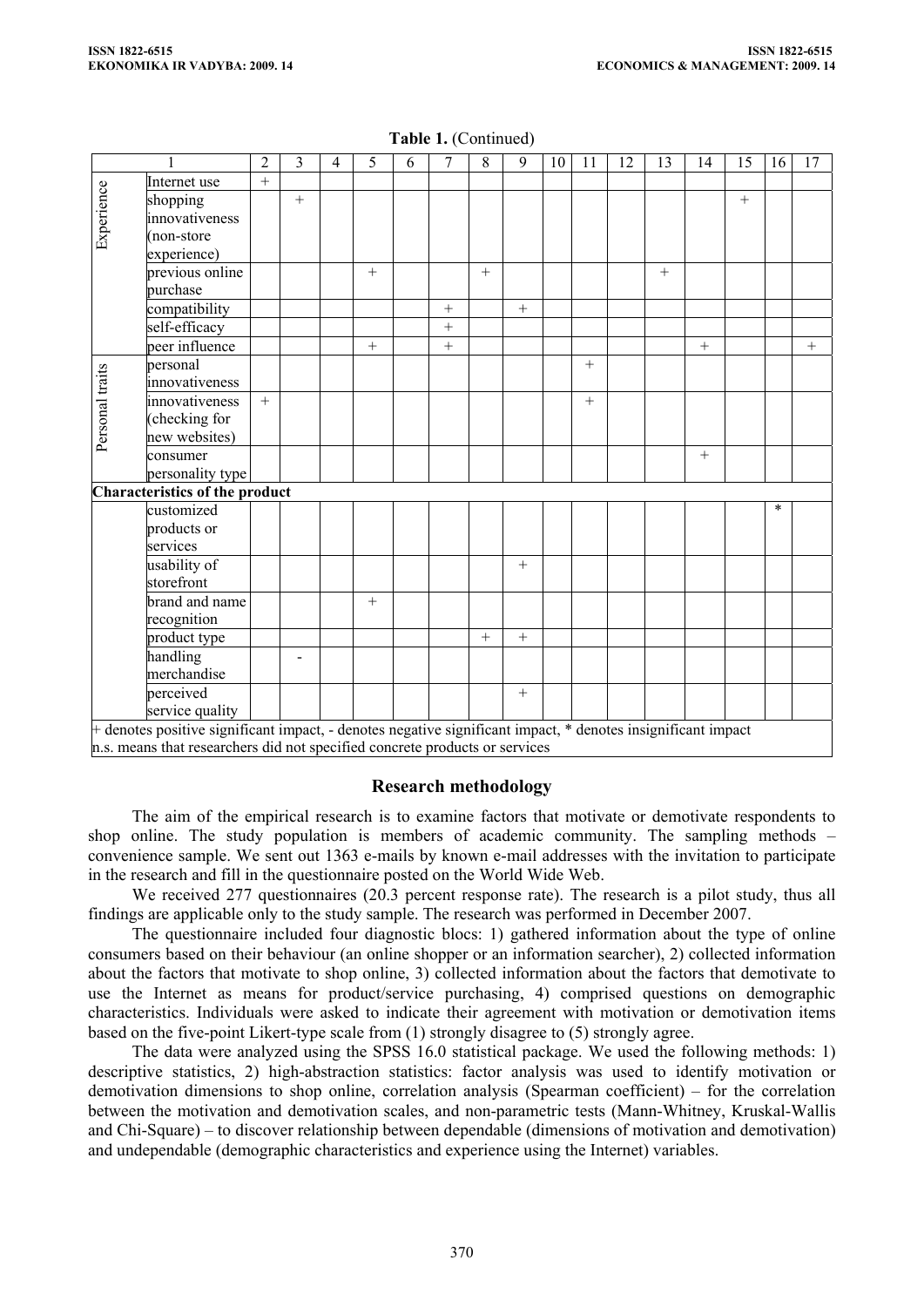# **Research results and discussion**

**Demographics of the sample.** Among the respondents, 181 (72.1 percent) identified themselves as online shoppers (further in the text – the respondents of Group A), 70 (27.9 percent) identified themselves as information searchers on the Internet (further in the text - the respondents of Group B), other 26 (9.4 percent) did not indicate, thus these answers of the respondents were deleted from the analysis.

As one may see from Table 2, the respondents of Groups A and B are very similar, except for respondents' occupation. The biggest part of the respondents in Group A is students (38.7 percent), in Group B – wage-earners (38.6 percent). Chi-Square test of demographic characteristics and behaviour on the Internet (to shop or to search) indicate that there is no significant difference ( $p\geq 0.05$ ).

| Variable                                  | <b>Characteristics of</b><br>respondents | <b>Respondents of</b><br><b>Group A</b> (percent<br>from the whole | <b>Respondents of Group</b><br><b>B</b> (percent from the<br>whole group) |  |  |
|-------------------------------------------|------------------------------------------|--------------------------------------------------------------------|---------------------------------------------------------------------------|--|--|
| Gender                                    | female                                   | group)<br>74.0                                                     | 81.4                                                                      |  |  |
| Age                                       | below 24                                 | 62.4                                                               | 62.9                                                                      |  |  |
| <b>Education</b> level                    | degree                                   | 76.2                                                               | 72.9                                                                      |  |  |
| Income (monthly for one<br>family member) | 501-1000                                 | 33.1                                                               | 32.9                                                                      |  |  |
| Internet use duration and                 | More than 5 years                        | 70.7                                                               | 68.6                                                                      |  |  |
| frequency                                 | and everyday                             | 87.8                                                               | 91.4                                                                      |  |  |

**Table 2.** Dominant respondents groups by demographic profile

*Factors motivating respondents to shop product/service online.* Principal components factor analysis was employed to empirically identify the main underlying dimensions in the motives data. Five factors were produced from motivation variables: convenience, product variety, purchase surrounding, information depth and brand, accounting for almost 60 percent of variance (see Table 3). The results show that the strong point to shop online for the respondents of Group A is a convenience dimension. It includes variables related to 1) better use of time, 2) the opportunity to save time and 3) the possibility to shop online for 24-hour a day. This dimension is the most important for respondents deciding to shop or not to shop online, as 70-69 percent of the respondents agree to them. The least specific feature of this group respondents' motivation is a brand dimension. It reveals that the respondents prefer to buy well-known brands' products/services on the Internet. 32 percent of the respondents indicated the agreement to that.

On the strength of the factors loading criteria amplitude (ranging from 0.54 to 0.87), we can state that the ability to shop online any time and anywhere, thus general benefit of the Internet, has the strongest effect for respondents' decisions to shop online. Whereas, the ability to compare prices of products and services offered by different companies has the weakest effect. The results of intercorrelation (Spearman coefficient) for the motivation dimensions confirmed that Group A respondents' evaluation of such dimensions as convenience, product variety and purchase surrounding are positively correlated with a information depth dimension (r=0.38 (p<0.01), r=0.21 (p<0.05), r=0.22 (p<0.05) respectively), while product variety – with purchase surrounding  $(r=0.22 \text{ (p} < 0.05))$ . Mann-Whitney, Kruskal-Wallis and Chi-Square tests were used to test the differences of motivation dimensions' evaluation. The results indicate that there is no significant effect for demographic characteristics of respondents (gender, educational level, occupation, income) on evaluation. Significant differences are found between the use of the Internet and brand dimension  $(X^2=3.75,$ p<0.05), and between online shopping experience and convenience dimension  $(X^2=10.57, p<0.03)$ . The respondents who use the Internet everyday evaluate the brand dimension as more important. The respondents who have less experience on shopping online evaluate the convenience dimension as less important. Thus it can be stated that respondents' motivation to shop online is effected only by respondents' Internet and online experience

*Factors demotivating respondents to shop product/service online.* For the demotivation variables, the factor analysis retrieved five factors, accounting for satisfactory of 81 percent of variation (see Table 4). The results indicate that the strong point not to shop online for the respondents of Group B is a risk dimension. 11.5-17.2 percent of the respondents agree to the items of this dimension. The least specific feature of this group respondents' demotivation is a sense dimension. This discloses that the respondents resist buying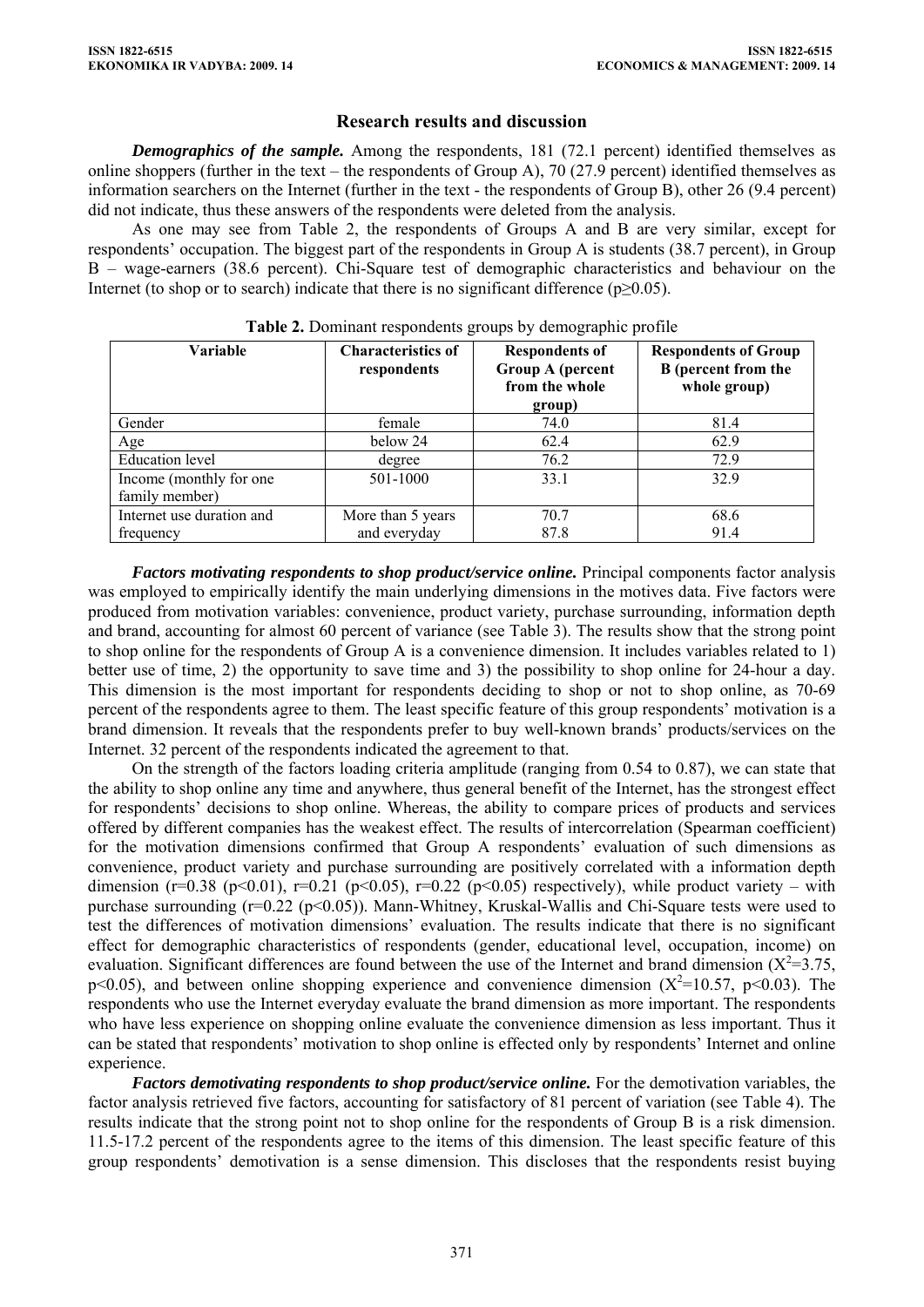online as they cannot experience the product/service using all five senses (sight, smell, sound, taste, and touch). 24.3 percent of the respondents indicated this opinion.

| <b>Motivation dimensions and the items</b>                                       | Factor<br>loading | Cronbach<br>$-\alpha$ | <b>Variance</b><br>explained | Agree*<br>(%) |
|----------------------------------------------------------------------------------|-------------------|-----------------------|------------------------------|---------------|
|                                                                                  |                   |                       | $(\%)$                       |               |
| 1. Convenience                                                                   |                   | 0.76                  | 15.46                        |               |
| 24-hour shopping capability                                                      | 0.87              |                       |                              | 69.0          |
| better use of time (faster access to information)                                | 0.83              |                       |                              | 70.2          |
| the save of time opportunity (no crowd of people shopping<br>and no traffic jam) | 0.72              |                       |                              | 69.6          |
| 2. Product variety                                                               |                   | 0.52                  | 12.43                        |               |
| broad range of products/services available on the Internet                       | 0.81              |                       |                              | 19.9          |
| Internet as the only way to find specific product/service                        | 0.69              |                       |                              | 15.5          |
| availability of products/services on the Internet that cannot                    | 0.57              |                       |                              | 22.1          |
| be found locally                                                                 |                   |                       |                              |               |
| 3. Purchase surrounding                                                          |                   | 0.43                  | 11.90                        |               |
| fun to buy a product/service online                                              | 0.79              |                       |                              | 18.3          |
| low pricing on the Internet or some service for free                             | 0.57              |                       |                              | 38.7          |
| no stress from company's personnel to buy something                              | 0.55              |                       |                              | 50.3          |
| 4. Information depth                                                             |                   | 0.44                  | 10.76                        |               |
| ability to collect detailed information on products/services                     | 0.85              |                       |                              | 54.7          |
| ability to compare prices of products/services offered by                        | 0.54              |                       |                              | 48.7          |
| different companies                                                              |                   |                       |                              |               |
| 5. Brand                                                                         |                   |                       | 9.60                         |               |
| I like to buy only well-known brands products/services on<br>the Internet        | 0.77              |                       |                              | 32.0          |

| Table 3. Motivation dimensions (Alpha model, Varimax rotation, 60.15 of the variance; KMO 0.58) |  |  |  |  |
|-------------------------------------------------------------------------------------------------|--|--|--|--|
|-------------------------------------------------------------------------------------------------|--|--|--|--|

\* percentage of respondents who responded strongly agree (5) or agree (4)

## **Table 4.** Demotivation dimensions (Alpha model, Varimax rotation, 80.73 of the variance; KMO 0.56)

| Demotivation dimensions and the items                                                                                 | Factor<br>loading | Cronbach<br>$-\alpha$ | <b>Variance</b><br>explained<br>$(\%)$ | Agree*<br>$(\%)$ |
|-----------------------------------------------------------------------------------------------------------------------|-------------------|-----------------------|----------------------------------------|------------------|
| 1. Risk                                                                                                               |                   | 0.83                  | 20.44                                  |                  |
| misuse of the personal information by Internet retailers                                                              | 0.90              |                       |                                        | 15.7             |
| may be delivered not the ordered product/service                                                                      | 0.78              |                       |                                        | 11.5             |
| product return information is unclear                                                                                 | 0.71              |                       |                                        | 15.7             |
| not secure payment (need to give credit card number)                                                                  | 0.69              |                       |                                        | 17.2             |
| 2. Economic                                                                                                           |                   | 0.68                  | 18.61                                  |                  |
| high delivery charge                                                                                                  | 0.83              |                       |                                        | 5.7              |
| no credit card                                                                                                        | 0.82              |                       |                                        | 18.6             |
| the product/service desired are high-priced                                                                           | 0.62              |                       |                                        | 14.3             |
| 3. Conditions and ability                                                                                             |                   | 0.84                  | 18.15                                  |                  |
| cannot find the product/service desired                                                                               | 0.90              |                       |                                        | 7.2              |
| too difficult to order product/service via Internet                                                                   | 0.76              |                       |                                        | 5.8              |
| not ready to shop product/service online                                                                              | 0.73              |                       |                                        | 5.7              |
| 4. Time and socialization                                                                                             |                   | 0.72                  | 13.77                                  |                  |
| prefer to buy in local shops, as don't like to wait for<br>product/service delivery                                   | 0.83              |                       |                                        | 21.5             |
| no need                                                                                                               | 0.83              |                       |                                        | 25.7             |
| prefer to buy in local shops, as like to socialize with shop                                                          | 0.66              |                       |                                        | 45.7             |
| personnel                                                                                                             |                   |                       |                                        |                  |
| 5. Sense                                                                                                              |                   |                       | 9.76                                   |                  |
| difficult to decide based only on description or view of<br>product/service (cannot see and inspect the real product) | 0.96              |                       |                                        | 24.3             |

\* percentage of respondents who responded strongly agree (5) or agree (4)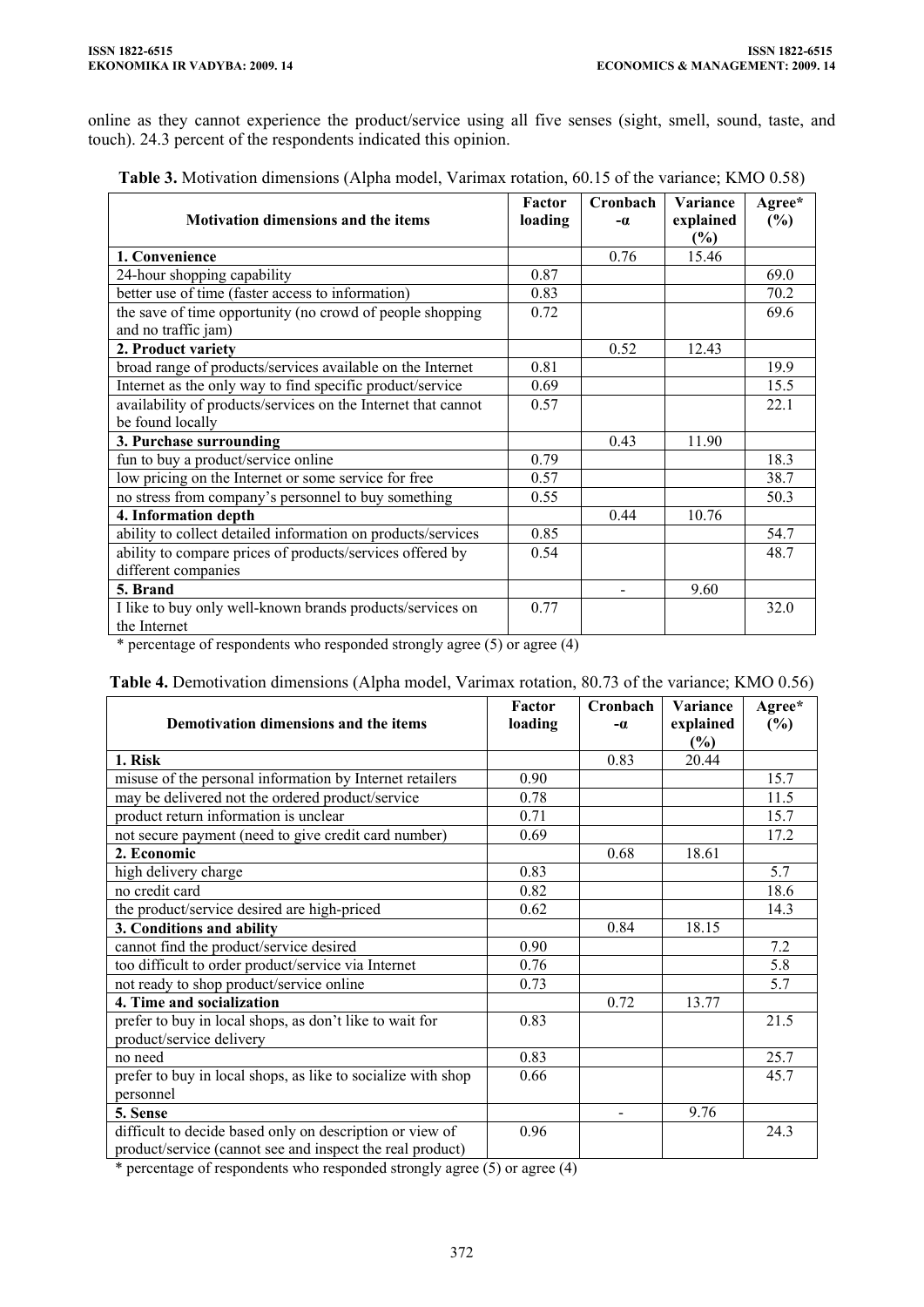The results of intercorrelation (Spearman coefficient) for the demotivation dimensions confirmed that Group B respondents' evaluation of risk and economic dimensions are positively correlated with conditions and the ability dimension ( $r=0.46$  ( $p<0.05$ ),  $r=0.55$  ( $p<0.05$ ) respectively), and the time and socialization dimension – with the sense dimension  $(r=0.90 (p<0.01))$ . We examined the relationships between demographic characteristics, experience of the respondents and the evaluation of demotivation dimensions. The analysis indicates the significant effect of gender on evaluation of the time and socialization dimension (Mann-Whitney U=158 (p<0.04)) and the sense dimension (Mann-Whitney U=109 (p<0.01)). Specifically, evaluations of the above-mentioned dimensions associated with not online shopping were higher for females (a mean of 4.08 and 3.93 respectively) than males (a mean of 3.83 and 3.66 respectively). One possible explanation may be that females are more likely to use the Internet for messaging activities and socialization but do not want to buy a product/service online as cannot inspect them. In other words, females are more oriented to experiential, while males – to goal-oriented behaviour. Moreover, the evaluation of the risk dimension depends on respondents' educational level  $(X^2=8.11, p<0.02)$ . Those with higher education evaluate risk dimension higher (a mean of 3.75) than with secondary education (a mean of 2.82). One likely reason is that the respondents with higher education are more informed and perceive possible problems of shopping online more realistic. In terms of other demographic characteristics (age, income) and respondents' Internet experience, the insignificant results for the effect of all demotivation dimensions are found.

Summing up the results, it seems that convenience and product variety dimensions have the biggest effect on Group A respondents' motivation to shop online. Thus most respondents like to find out products/services by their own way and in their own time. The importance of the above-mentioned dimensions shows that the respondents are convenience-oriented consumers. The information variety dimension is evaluated high by the respondents of Group A as well. This is the intention of the respondents to decree more informed decisions and achieve the desired task performance. It should be mentioned that the respondents do not rate the price factor high. One possible reason is that consumers buying a product/service online do not expect products at the lower price than in offline market. Well-known brands product/services on the Internet are also important for the respondents of Group A, as it may reduce the perceived risk. Thus the results of our study should stimulate online retailers to create and communicate to consumers about convenience, product/service information depth and accessibility online. In other words, the retailers should emphasize rational not emotional values of online shopping.

The respondents of Group B do not shop online due to different importance of demotivation dimensions. The biggest barrier to shop online is perceived risk. Thus the respondents are much concerned with security of their private information, but they do not see threat of payment system security. It may be related to the fact that retailers and banks highlighting security symbols have already created quite secure payment environment. The impeding factor to shop online is difficulties to inspect product/service online and to make the decision based on the description of a product/service or product view. In general, this is the main weakness of the Internet, as the consumers cannot use senses, except for sight. Consistent with Group A, the respondents of Group B do not think that price of product/service online are high. Though, the respondents' perceived risk rises and they are unwilling to shop online as they should wait for product/service delivery. Thus we could state that the psychological risk is more demotivating than financial risk. The need for socialization has little effect on Group B respondents' demotivation to shop online. It is important that technological incompetence as demotivation factor to shop online is typical only to small amount of the respondents of Group B. Thus the respondents of Group B may become online shoppers if online service companies or retailers make and implement the appropriate decisions of marketing.

## **Conclusions**

- 1. The results of literature analysis show that factors influencing consumer intention to shop online may be summarized into three groups: 1) perceived characteristics of the Internet as a sale channel, 2) consumer characteristics, and 3) characteristics of the product. The most researched factors are barriers and benefits (from the first group) and demographic characteristics (from the second group). Thus these factors' impact on motivation to shop online is known. However, the impact of other factors is inconclusive.
- 2. The motivation of the respondents who identified themselves as online shoppers is influenced by five dimensions: convenience, product variety, purchase surrounding, information depth and brand. Convenience has the most important effect, information depth and brand dimensions – the least. Thus from this point of view the motivation dimensions of sampled Lithuanians do not differ from Western